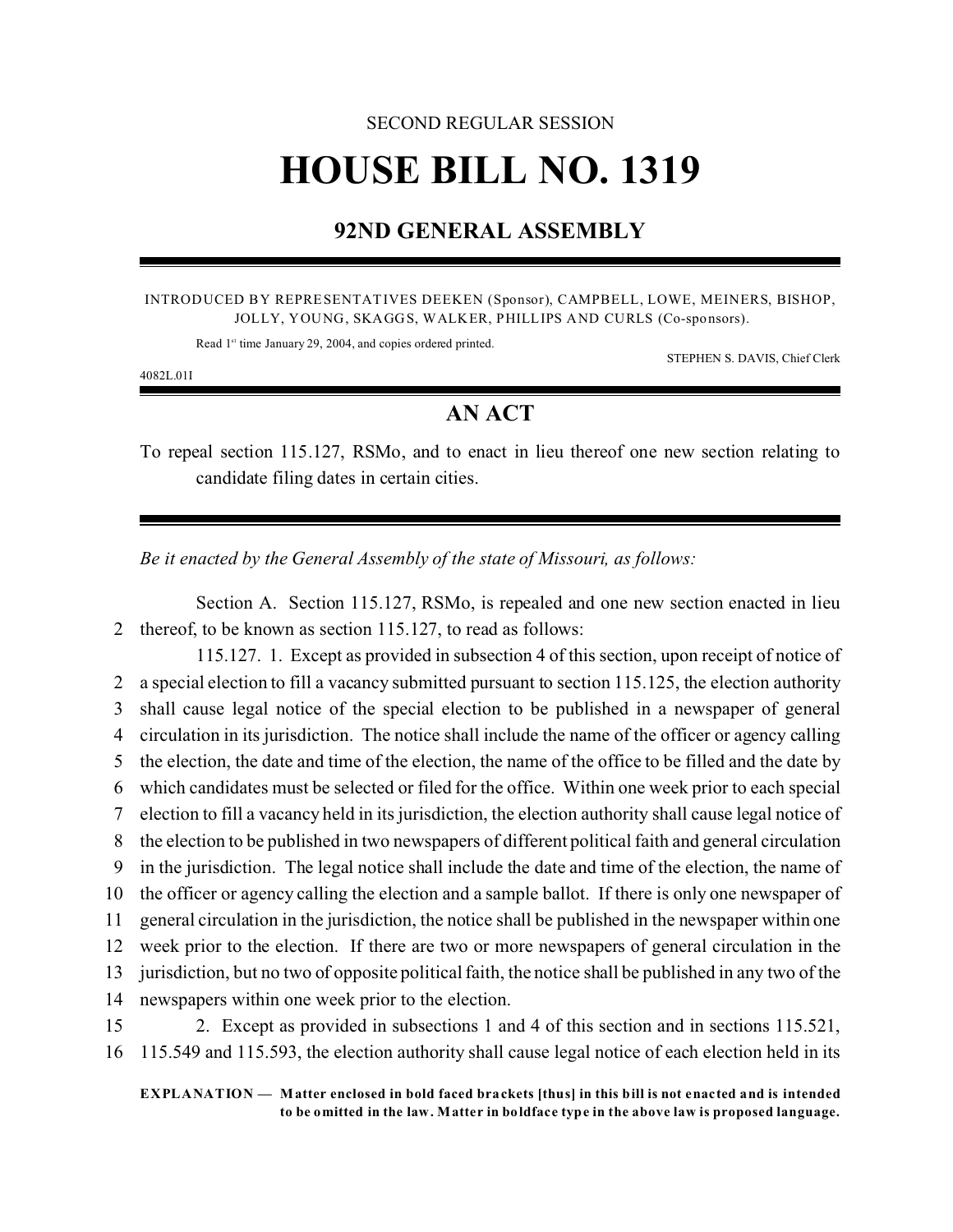#### H.B. 1319 2

 jurisdiction to be published. The notice shall be published in two newspapers of different political faith and qualified pursuant to chapter 493, RSMo, which are published within the bounds of the area holding the election. If there is only one so qualified newspaper, then notice shall be published in only one newspaper. If there is no newspaper published within the bounds of the election area, then the notice shall be published in two qualified newspapers of different political faith serving the area. Notice shall be published twice, the first publication occurring in the second week prior to the election, and the second publication occurring within one week prior to the election. Each such legal notice shall include the date and time of the election, the name of the officer or agency calling the election and a sample ballot; and, unless notice has been given as provided by section 115.129, the second publication of notice of the election shall include the location of polling places. The election authority may provide any additional notice of the election it deems desirable.

 3. The election authority shall print the official ballot as the same appears on the sample ballot, and no candidate's name or ballot issue which appears on the sample ballot or official printed ballot shall be stricken or removed from the ballot except on death of a candidate or by court order.

 4. In lieu of causing legal notice to be published in accordance with any of the provisions of this chapter, the election authority in jurisdictions which have less than seven hundred fifty registered voters and in which no newspaper qualified pursuant to chapter 493, RSMo, is published, may cause legal notice to be mailed during the second week prior to the election, by first class mail, to each registered voter at the voter's voting address. All such legal notices shall include the date and time of the election, the location of the polling place, the name of the officer or agency calling the election and a sample ballot.

 5. If the opening date for filing a declaration of candidacy for any office in a political subdivision or special district is not required by law or charter, the opening filing date shall be 8:00 a.m., the sixteenth Tuesday prior to the election, except that for any home rule city with more than four hundred thousand inhabitants and located in more than one county and any political subdivision or special district located in such city, the opening filing date shall be 8:00 a.m., the fifteenth Tuesday prior to the election. If the closing date for filing a declaration of candidacy for any office in a political subdivision or special district is not required by law or charter, the closing filing date shall be 5:00 p.m., the eleventh Tuesday prior to the election. The political subdivision or special district calling an election shall, before the sixteenth Tuesday, or the fifteenth Tuesday for any home rule city with more than four hundred thousand inhabitants and located in more than one county **[**or any political subdivision or special district located in such city**]**, prior to any election at which offices are to be filled, notify the general public of the opening filing date, the office or offices to be filled, the proper place for filing and the closing